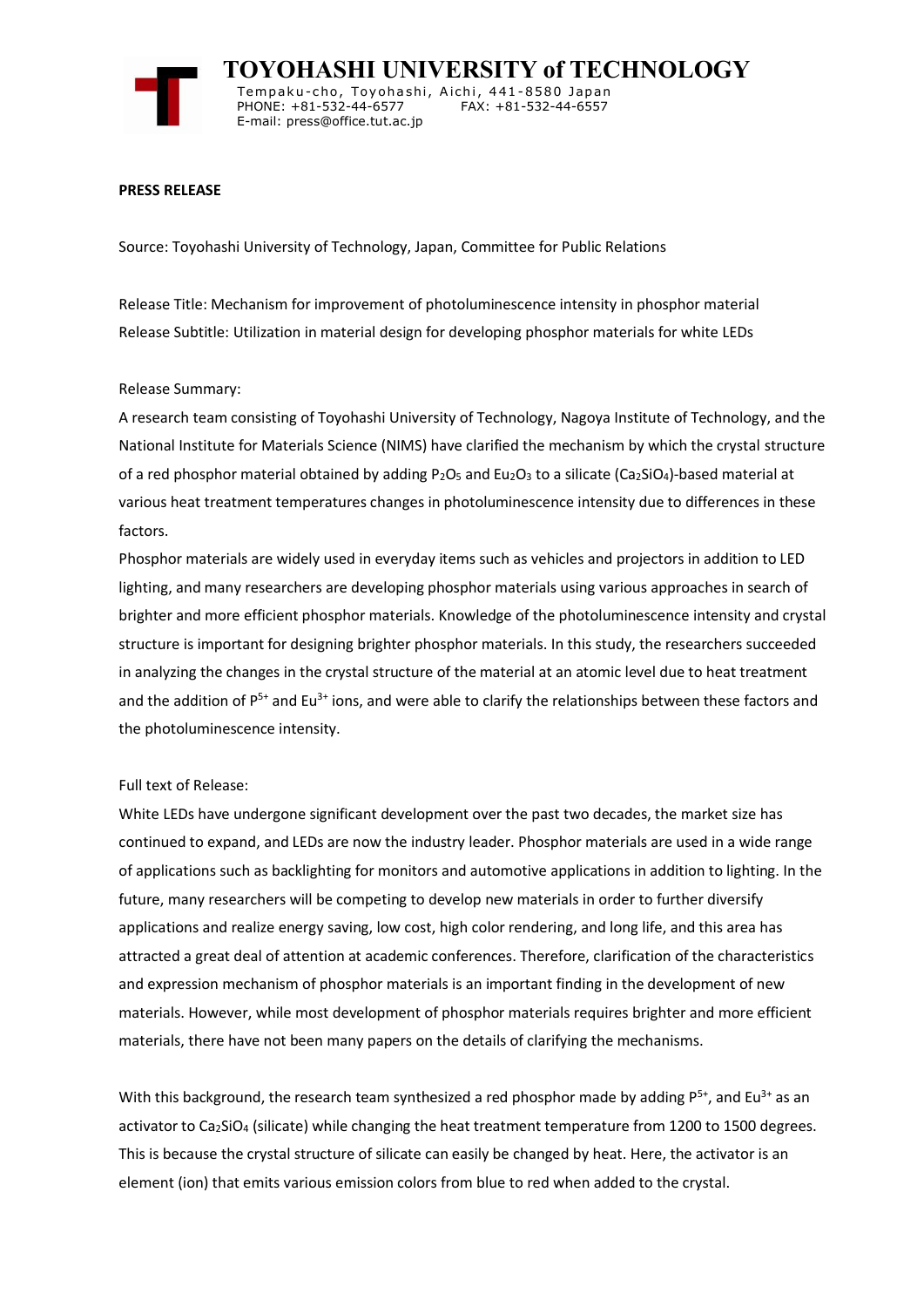

 **TOYOHASHI UNIVERSITY of TECHNOLOGY** Tempaku-cho, Toyohashi, Aichi, 441-8580 Japan<br>PHONE: +81-532-44-6577 FAX: +81-532-44-6557 PHONE: +81-532-44-6577 E-mail: press@office.tut.ac.jp

As a result of the research, it was found that the photoluminescence intensity changes depending on the heat treatment temperature, and is closely related to changes in the crystal structure. The research teams noticed that the crystal structure of the phosphor material that had been heat treated at 1500 degrees changed to an incommensurate structure (IC), which is rare for ceramic materials. Normal crystal structures have a period that is an integer multiple, but the IC phase has a non-integer multiple of modulation. The photoluminescence intensity decreased due to the formation of the IC phase. By making full use of X-ray diffraction and computational science, the teams succeeded in analyzing the crystal structure in detail at the atomic level. As a result of the analysis, the material has a modulation structure of 4.110 times in the *b*-direction, the structure has three types of  $SiO<sub>4</sub>$  tetrahedron (T, U, S) gradients, and two more types of gradient (T", S") when looking at the long period. In this way, the teams discovered that the material constitutes an IC phase. It is thought that the reason for such a complex IC phase is that P is present in a part of the SiO<sub>4</sub> tetrahedron, Eu is present in a part of the Ca, and the crystal structure is formed by rapid cooling treatment from a high temperature of 1500 degrees. Based on the precise analysis of the crystal structure, the researchers can answer questions such as: Which crystal sites should have an activator in order to synthesize a material with a brighter photoluminescence intensity? Which crystal structure is better? The teams believe that this knowledge can be used for new material design.

Prof. Hiromi Nakano and her team started research on phosphor materials using a silicate matrix doped with  $P_2O_5$  about five years ago. Since the crystal structure of silicate can be controlled by the heat treatment temperature, she focused on the relationships between the crystal structure and the photoluminescence characteristics from the beginning of the research. In this research, when Prof. Hiromi Nakano, the team leader, showed the data to Professor Fukuda of the Nagoya Institute of Technology because the obtained XRD did not match the previous results, he advised that there was the possibility of an IC phase, and that the IC phase could also be analyzed by XRD. Prof. Nakano observed through electron diffraction that there was a crystal structure with a non-integer multiple period, but other means were needed to obtain quantitative data. The research collaboration between the group of XRD experts led by Professor Fukuda at Nagoya Institute of Technology and the IC phase analysis group led by Japan's leading analyst for IC phase, Dr. Michiue at NIMS resulted in the successful precise analysis of the crystal structure.

This knowledge is important for the development of phosphor materials, and the researchers believe it will be useful in industry in this field. Going forward, the researchers intend to conduct precise crystal structure analyses, further develop new materials, and widely disclose the new knowledge related to the physical properties of phosphor materials.